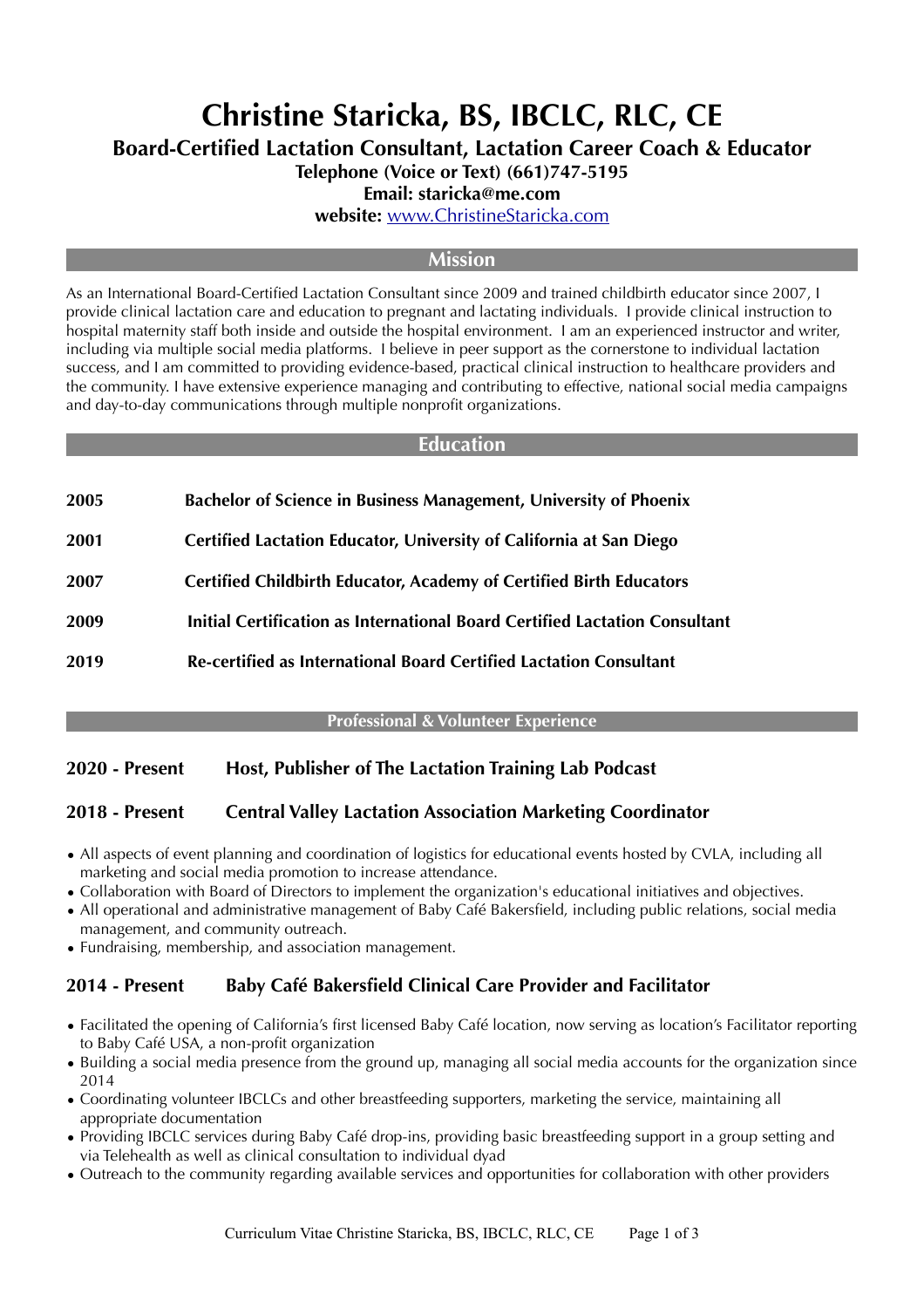# **2016 - Present Baby Café USA Social Media Manager**

- •Coordinating and scheduling posts for all social media platforms to advance the social media mission of Baby Café USA
- •Assist licensed Baby Café locations with disseminating information about their services
- •Create and share unique and original content for Baby Café USA
- •Monitor and update website
- •Coordinate Social Media Committee

## **2015 - 2021 Board Service - U.S. Lactation Consultant Association**

- Facilitation of all Board activities, including meetings
- Supervision/management of paid organizational staff and Executive Director
- Representation of organization to multiple groups nationwide
- Management of and updates to organization's Policies and Procedures Manual
- Financial oversight for organization

# **2013 - 2020 California Advanced Lactation Institute Course Director**

- Developing and presenting a LEAARC-recognized, 45-hour Integrated Lactation Counselor training for healthcare professionals and volunteers
- Creating a website, blog, online presence, and social media campaign to connect lactation support services and providers in Kern County, CA and California's Central Valley
- Developing and presenting a 45-hour Advanced Lactation Series for lactation care providers and others wishing to prepare for the IBCLC Exam
- Facilitating a community support group for breastfeeding mothers
- Writing and presenting a comprehensive teaching strategy for lactation care during baby's first 100 hours of life with the objective of increasing breastfeeding duration

# **2016 - 2018 BreastfeedLA Education and Policy Program Manager**

- All aspects of event planning and coordination of logistics for educational events hosted by BreastfeedLA, including all marketing and social media promotion to increase attendance.
- Collaboration with Steering Committee and Board of Directors to implement the organization's educational initiatives and objectives.
- Working with a multi-disciplinary team which is geographically diverse throughout the southern California area; telecommuting.
- Program Manager for Workplace Lactation Accommodation, Lactation Accommodation in Schools, Paid Family Leave Advocacy.

# **2014 - 2015 International Lactation Consultant Association Medialert Team**

- •Social media team contributor for ILCA presence on Facebook, Twitter, Pinterest
- •Blog author/contributor/editor
- •Pinterest Team Leader and content contributor
- •Live Twitter stream coordinator/contributor at ILCA Annual Conference 2014 (Phoenix, AZ)

# **2006 - 2016 Bakersfield Memorial Hospital & Mercy Hospitals Parent Educator**

- Providing clinical care as an IBCLC to breastfeeding dyads in Labor & Delivery, Family Care, Pediatrics, Level II NICU, and PICU
- Outpatient Lactation Consultation
- Childbirth and Prenatal Breastfeeding Instructor
- Daily Mother/Baby Discharge Instructor
- Support Group Facilitator
- Certified Birth & Beyond California (BBC) Instructor
- Data collection/interpretation for facility Baby-Friendly certification process
- Assisting with development of curriculum for clinical education of healthcare providers, including community